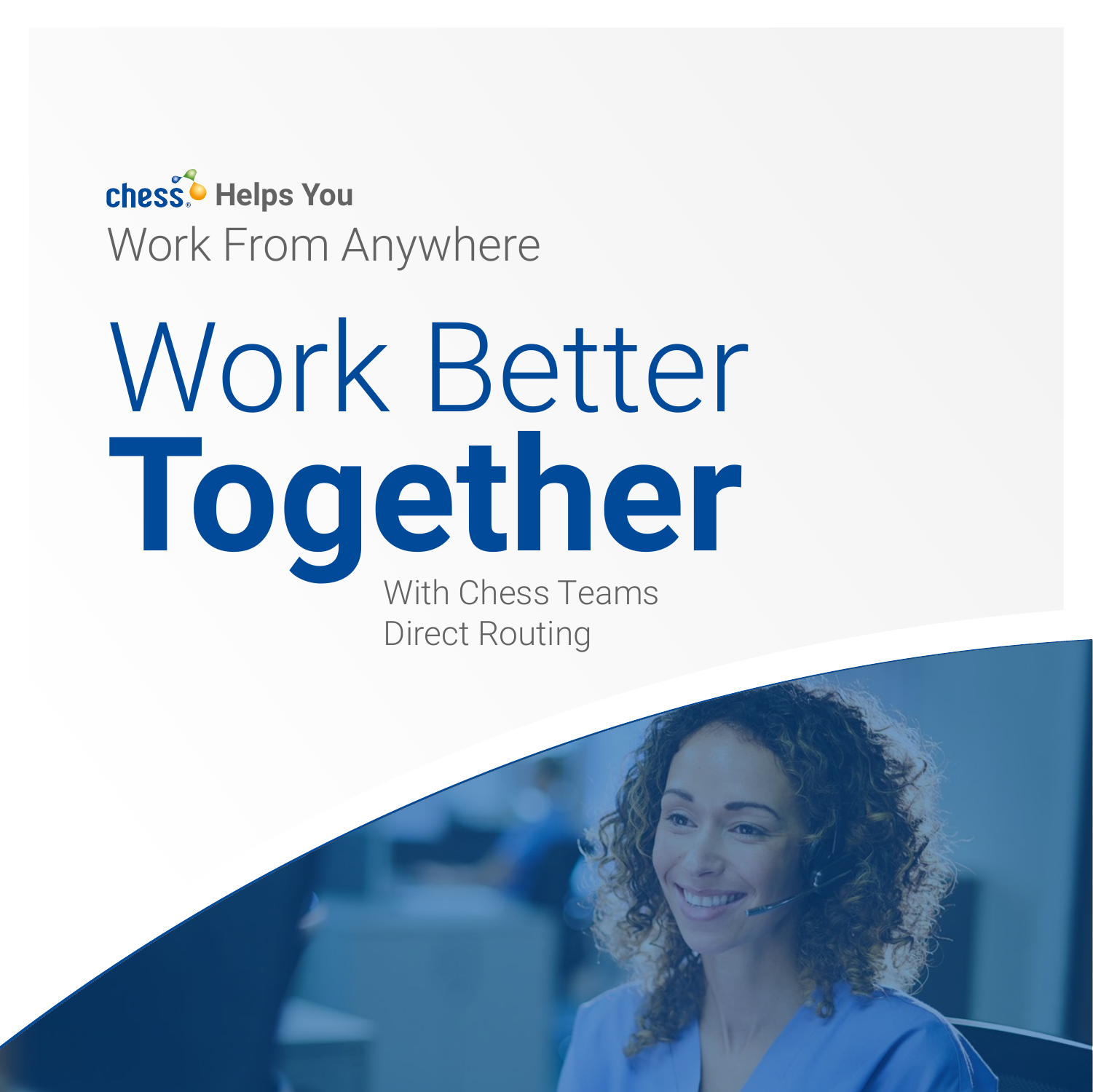### **Communication and Collaboration: Why It Really Matters**

**Improving communication and collaboration across organisations is high on the agenda of business of all sizes and sectors. It's a key tool in increasing productivity, improving problem solving and refining processes and procedures.**

Microsoft Teams is already widely used for video appointments and virtual meetings, making it easier to exchange information, improve efficiency and now more important than ever minimise the physical contact.

### **How does Microsoft Teams empower users?**

45 minutes per week are saved by firstline workers collaborating with colleagues and 4 hours per week are saved by information workers through improved collaboration and information sharing

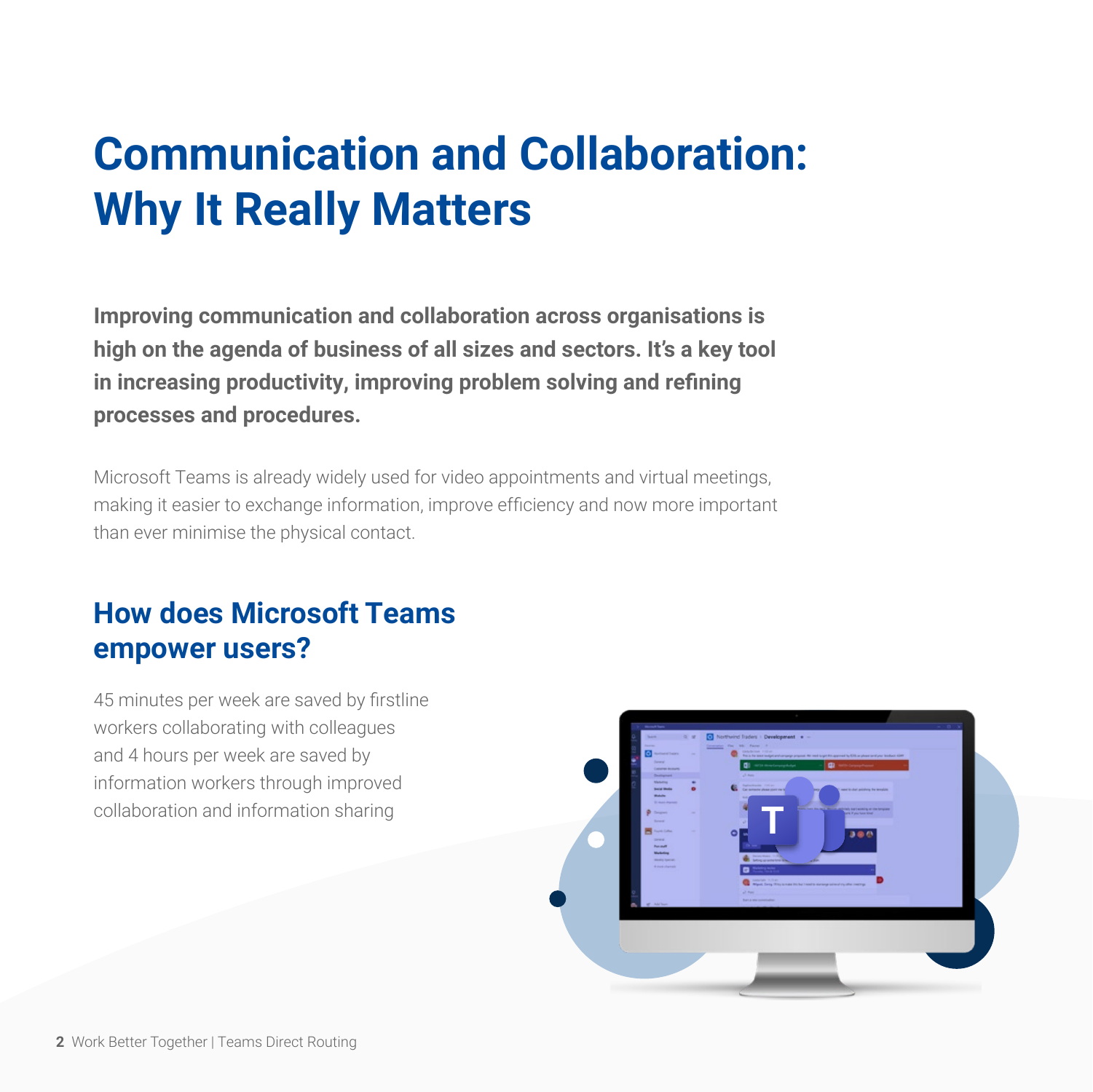### **Key Collaboration Stats**



39% of organisations don't collaborate enough

Shifting to a team-based model for 53% of Organisations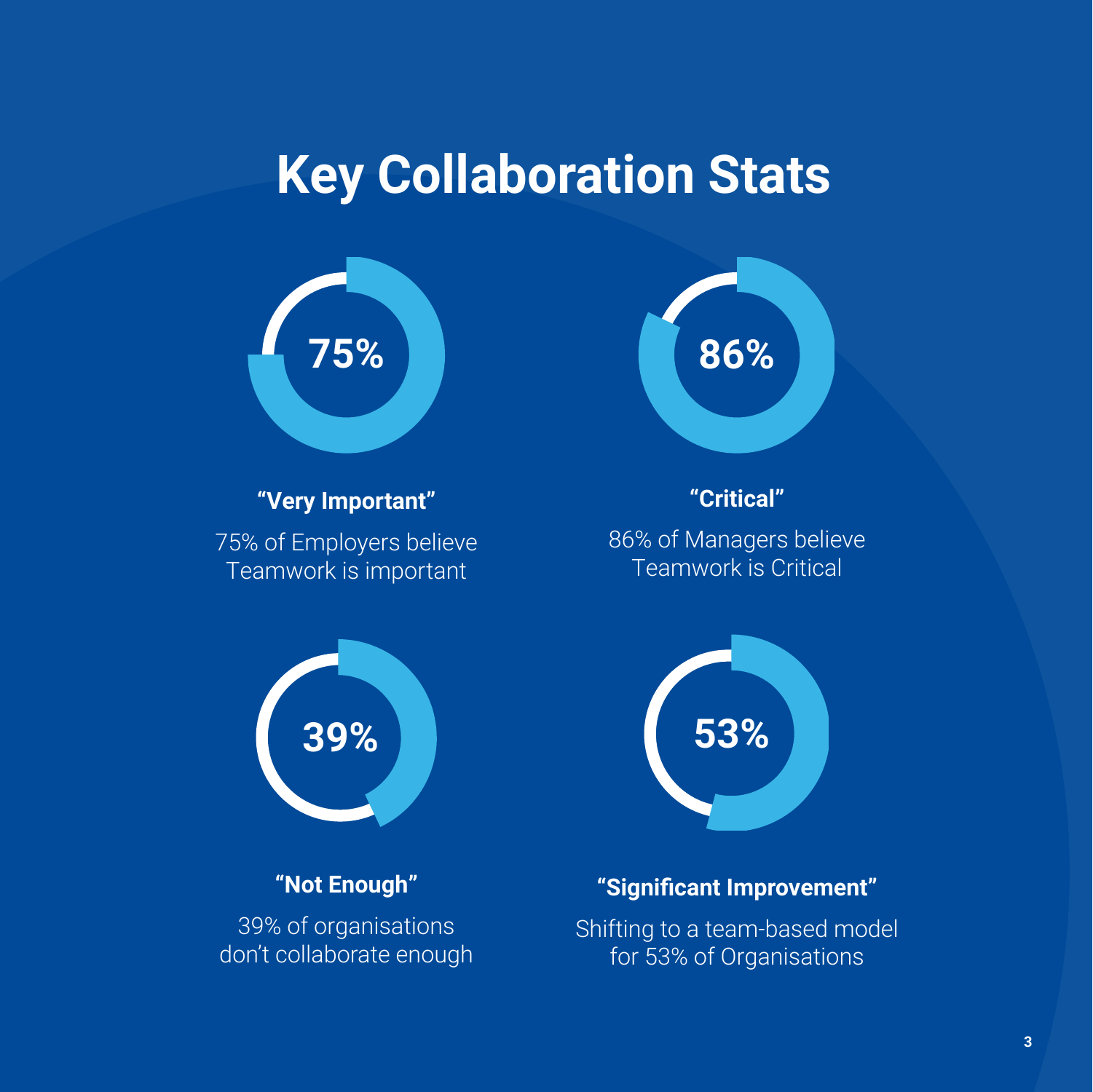### **Why Chess Teams Direct Routing?**

**Integrating our voice solution with the Microsoft Teams platform will ensure you are always available when your customers need you. Chess Teams Direct Routing provides you with all the tools you need in a single platform helping you to deliver better service.**

#### Reduce Costs

#### Single Solution

Competitively priced, Chess Teams Direct not only reduces the fees for minutes and calls but also reduces the power consumption, management and support fees. Just pay per user per month.

#### Future Proof

Replaces traditional ISDN connections, the need for a separate SIP or Voice solution, plus the call costs associated with these.

Better functionality than traditional telephony, working with and enhancing the potential of existing office platforms and apps. Increased efficiency, productivity and collaboration.

#### Disaster Recovery

In case of a Microsoft outage, you have a built-in disaster recovery helping you answer calls from anywhere, on any device.

#### Voice Support Included

Chess will do the initial configuration for you and will continue to support the Voice service to ensure you are always operational, all done remotely.

#### Calls and Minutes Included

The £6.50 price per user per month already includes 2000 UK Local/ National and 2000 Mobile minutes per month helping you to reduce your costs.

#### No Hardware Needed

No need for special equipment. You can opt to use Teams desktop app, the browser on your laptop or PC or the mobile app on your mobile device. Plus, we offer a range of headsets should you require these

#### Free Auto Updates

Free automatic updates on all components of the Chess Teams Direct Routing solution – no need for internal IT resource.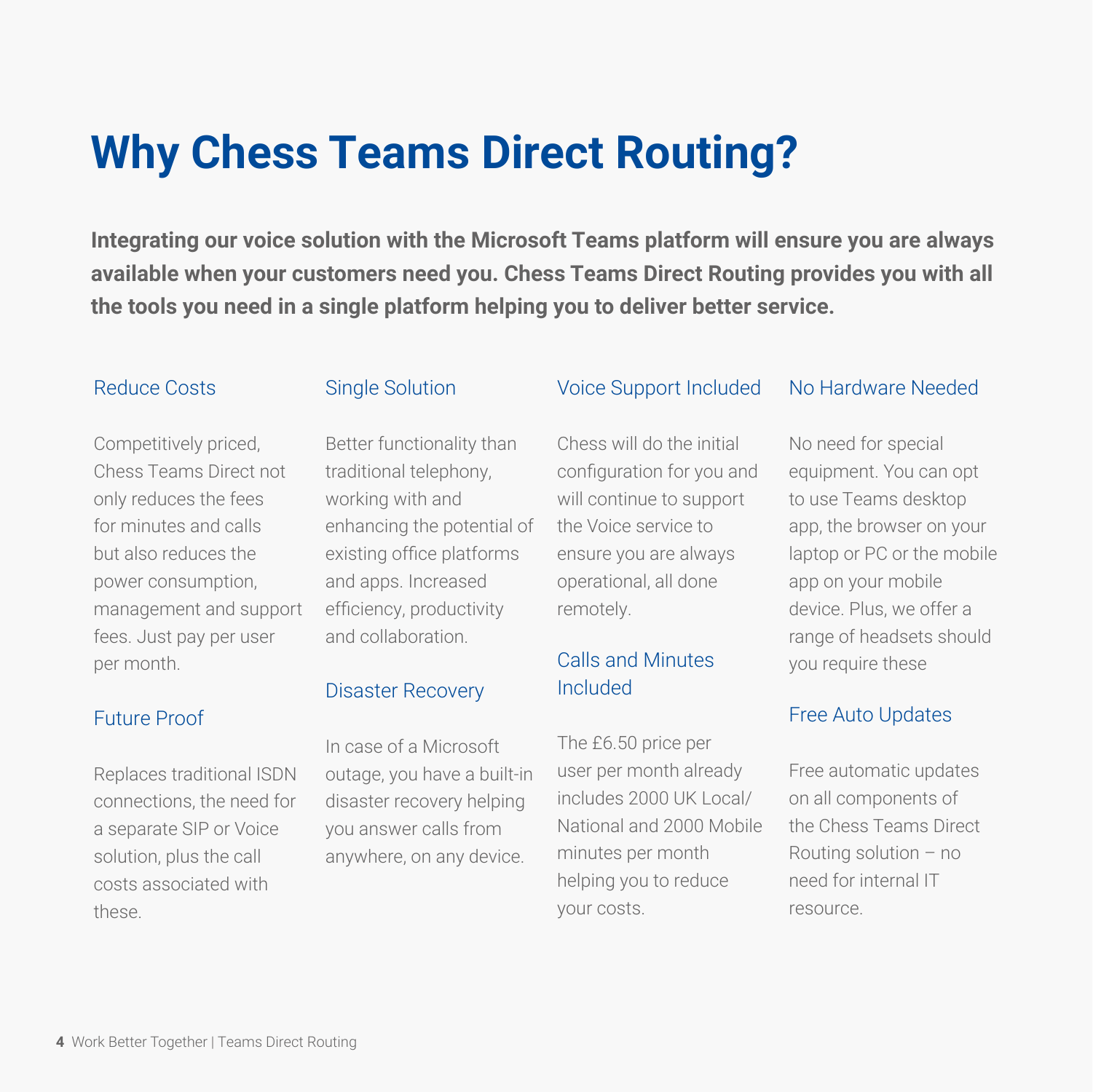### **Key Features of Chess Teams Direct Routing**



#### Presence-based Redirect

Based on people's presence status calls will be redirected to available staff ensuring all customer calls are answered promptly.



Text to Speech

After deciding on an auto attendance message, you can also set the language the system will read the message in.



Voice **Control** 

By offering voice control during the greeting and menu message, it's easier to contact the correct department or person.



#### Business Hours & After Hours Call Flow

You can set up business hours within the system and set the procedure that will be followed for after-hours calls.



#### Call Parking

To reduce the stress of transferring calls, you can instead 'park' a call and give the call recipient a 'park' number which they use to answer the call easily.



#### Attended/Blind Transfer

You also have the option to consult with a call recipient before you transfer a call.



Call Queue

Customised greetings and customised music on hold.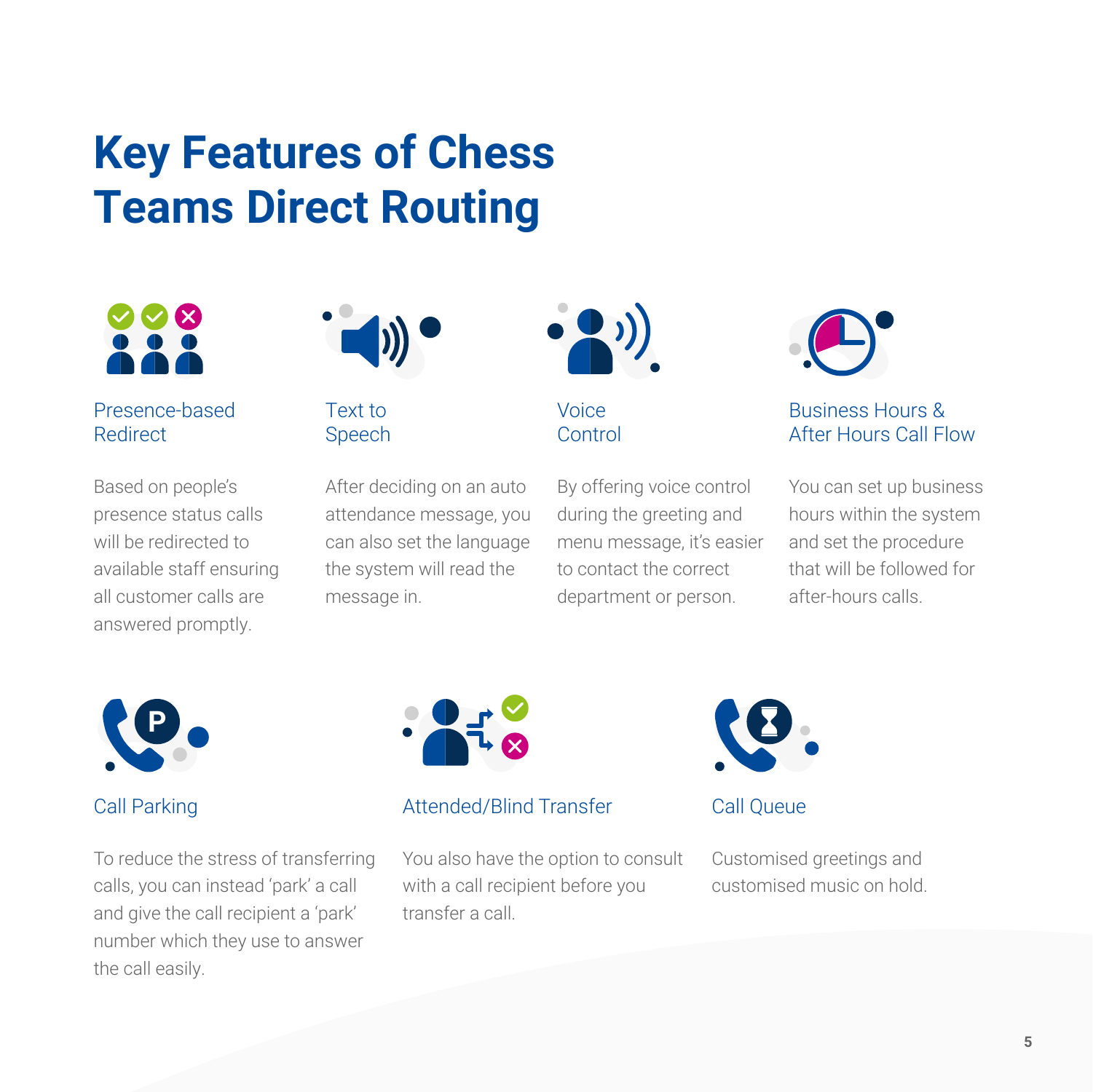## **Day in the Life of a Remote Worker**

**Meet Julie, a financial consultant who uses Microsoft Teams, Office 365 and Voice to collaborate, speak to customers and be more productive throughout her day from home or anywhere.**

#### **7:00 AM**

Julie starts her workday at home by checking her calendar in Outlook Mobile to see what meetings she has for the day.



#### **8:00 AM**

Then Julie checks the Activity Feed in Teams to see if she has received any notifications that require an action.

#### **8:30 AM**

After her morning coffee, she joins a meeting in Teams to hear daily status.





#### **10:15 AM**

Since Office 365 is cloud-based, Julie completes her customer strategy PowerPoint presentation that she worked on yesterday and saves it to the channel in Teams. She @mentions her coworker Mark (who works in another region) so he can add his comments.

#### **10:45 AM**

Because Mark is on the go, he opens the document in Teams mobile app and reviews the first draft of the presentation. He adds comments in the presentation that need to be shared with Julie's colleague in the afternoon.

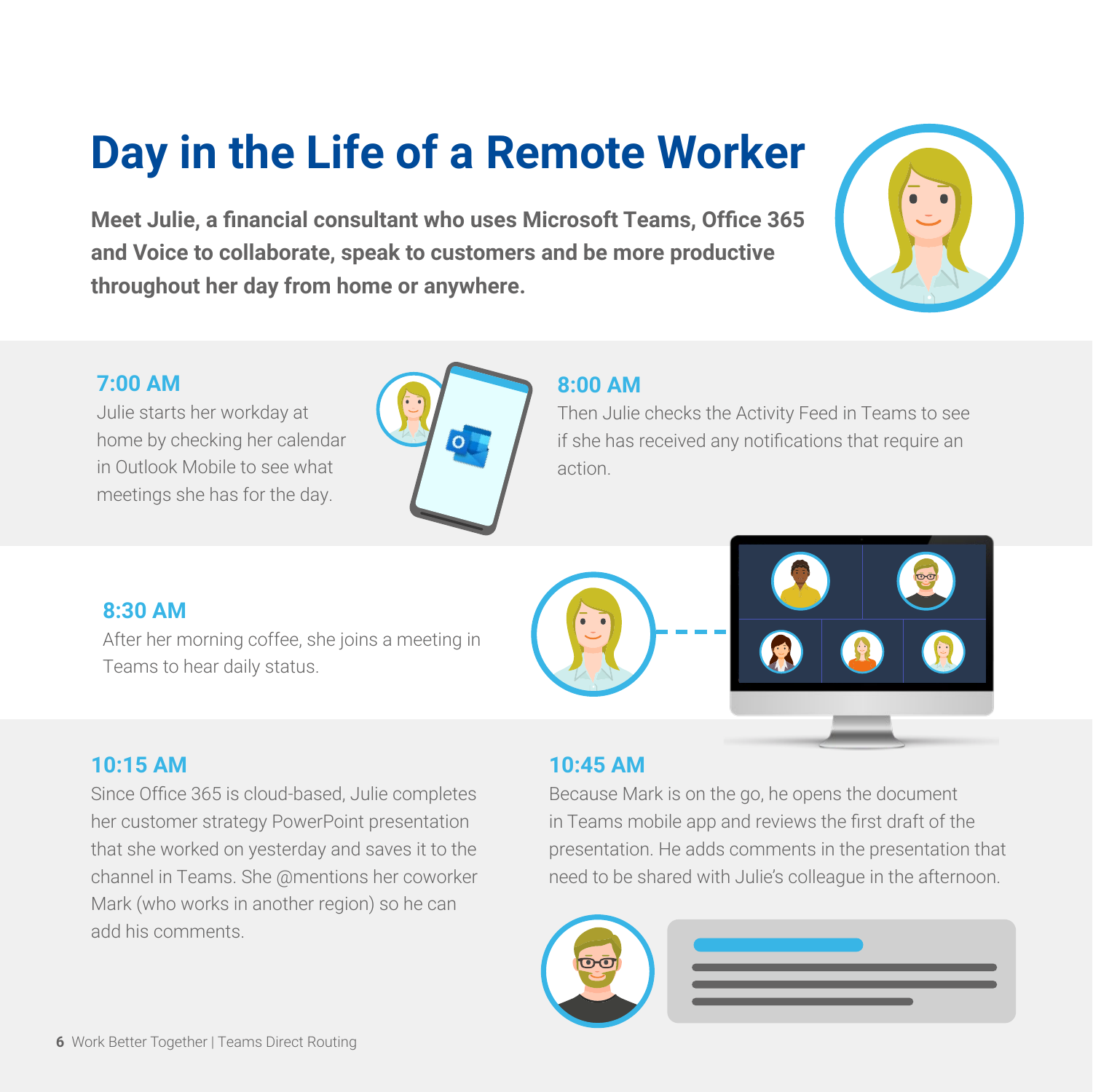#### **11:30 AM**

One of Julie's customers rings her direct line. She answers it on her laptop through Teams (no need for extra hardware or telephones) using the integrated voice solution.



#### **1:00 PM**

After grabbing lunch, Julie takes a look at all of her tasks in Planner and updates their status to share with her manager.



#### **1:30 PM**

Julie and Mark co-edit the presentation in real time. They easily work on one single version of the presentation together while changes are saved automatically! They then use Teams Meet Now to discuss next steps.



#### **3:00 PM**

Julie schedules a channel meeting for her team to update them on the final presentation. She prepares by taking notes in OneNote and pins them in the channel for everyone to see.

#### **4:00 PM**

Julie has a meeting with another customer. They connect directly in Teams and turn on video so they can see one another. It feels like a face to face meeting, even when working remotely.

#### **4:25 PM**

Julie gets another direct call from a customer. Because she's busy on a call with someone else, the call is automatically transferred and answered by her colleague who is available.





#### **5:30 PM**

Julie catches up on her company-wide training by watching a video from Stream pinned into her training channel in Teams.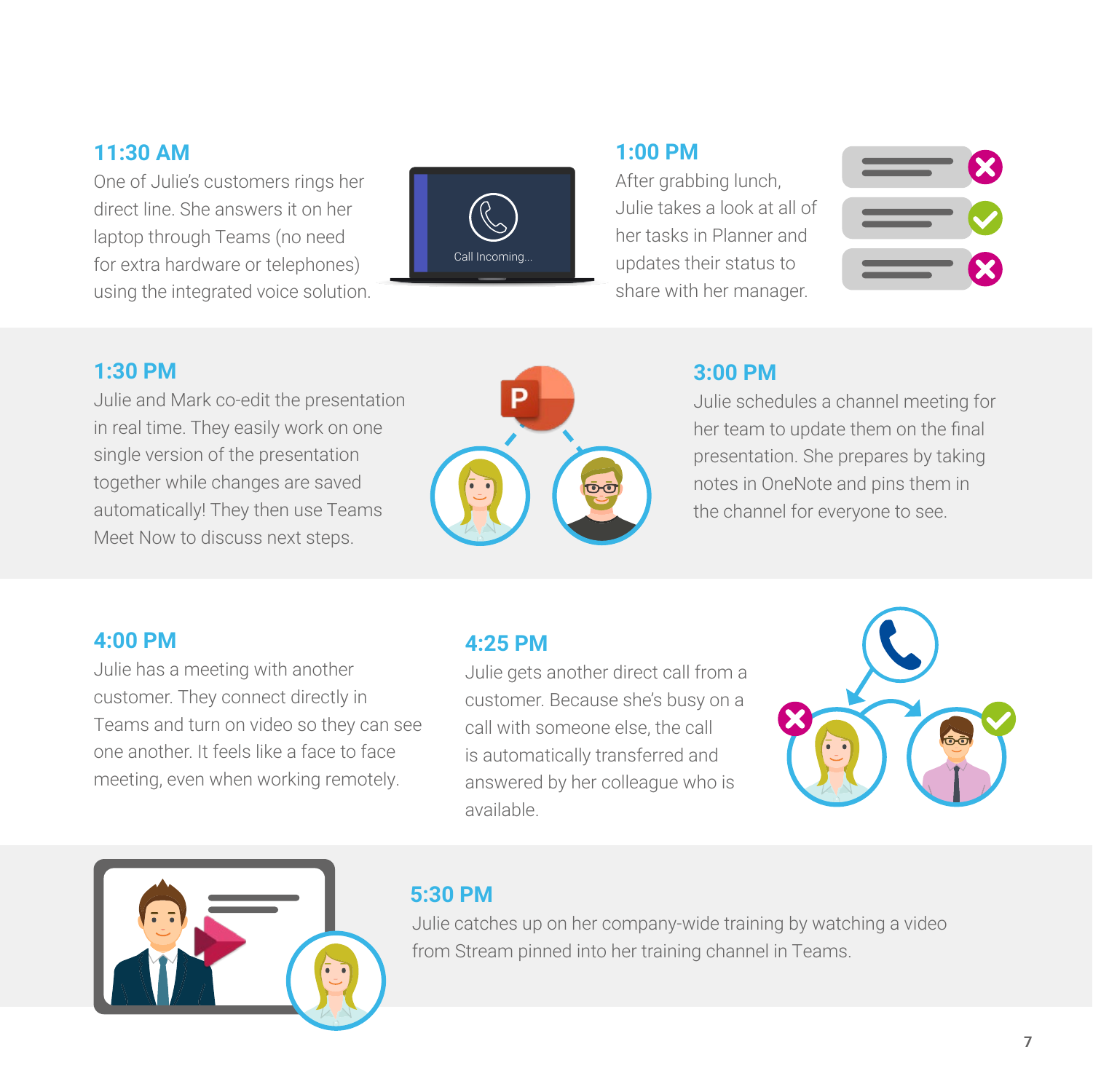### **Chess is a Gold accredited Microsoft partner**

We are on the Microsoft Technology Adoption Program (TAP) which allows our technical architects and solution specialists to work together with Microsoft on new features, advise on new developments and be the first to test the new releases.



Gold Small and Midmarket Cloud Solutions **Gold Cloud Productivity Gold Datacenter Gold Cloud Customer Relationship Management Gold Cloud Platform** Silver Collaboration and Content

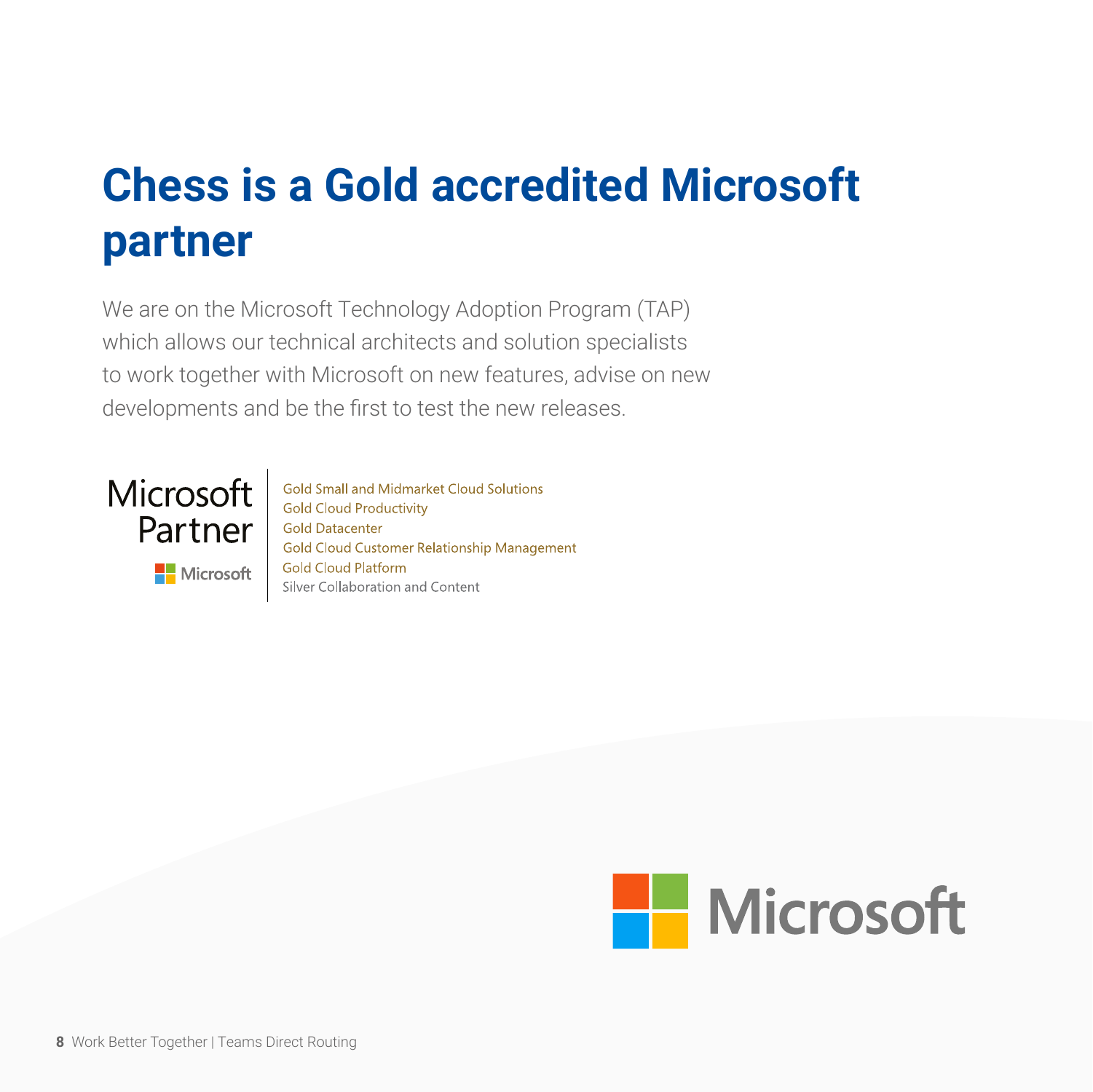### **Pricing**

#### **One-Off Charges\***

| Teams Direct Routing Setup (per user)                                                     | £5.00     |
|-------------------------------------------------------------------------------------------|-----------|
| 0365 Tenant Setup (per customer/ domain)                                                  | £50.00    |
| <b>Recurring Charges (per user per month)</b>                                             |           |
| Teams Direct Routing Licence (Includes Call Bundle,<br>Disaster Recovery and Call Manager | £4.50 $*$ |
| Voice + Support                                                                           | £2.00     |
| <b>Additional Charges</b> (per user per month)**                                          |           |
| Basic 0365 Support<br>(Mon - Fri 8.30 - 17.30 excl. Bank Holidays)                        | £4.00     |
| Microsoft Business Voice Licence (no calling plan)                                        | £7.50     |
| Microsoft Phone System Licence                                                            | £6.00     |

\*Discounted prices are available for customers over 300 users

\*\* Depending on your Office/Microsoft licence you will require either a Microsoft Business Voice (without calling plan) or Microsoft Phone System licence to enable the integration. Switching your Microsoft licencing to Chess is easy and requires no internal resource.

Basic O365 Support as part of our Microsoft CSP programme is recommended. For more information about switching your Microsoft licencing to Chess please contact us on 0808 252 0755 or speak to your Account Manager.

**£6.50**

per user per month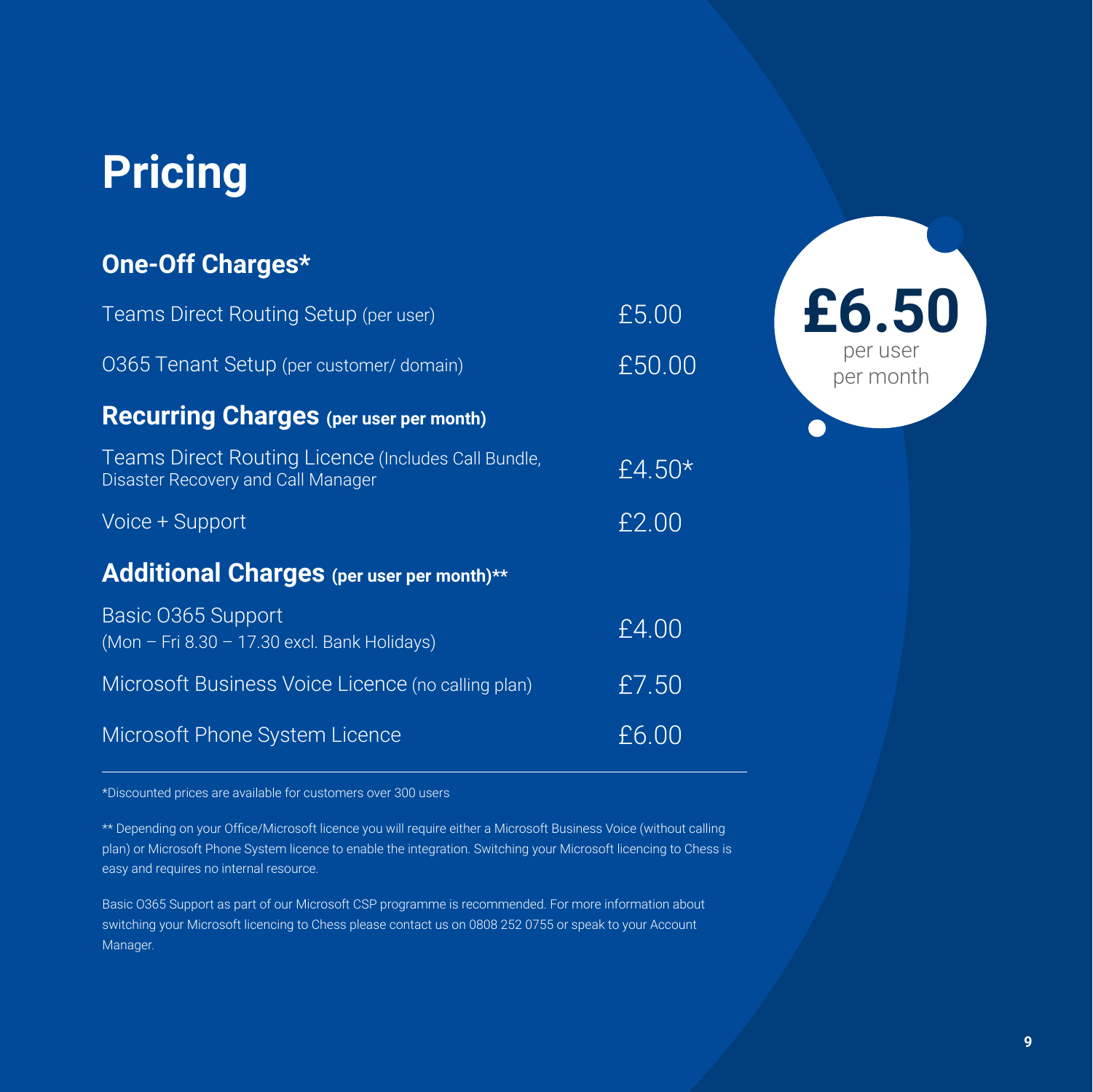# **About chess**

Chess is one of the UK's leading independent and trusted technology service providers, employing 480 skilled people across 6 UK sites, supporting a wide range of organisations.

By leveraging world-class technology, Chess helps you to connect your people, protect your data, grow your business, reduce your costs and work better together, which means your business, your people and your customers can thrive.

At Chess, we're passionate about our unique culture and our continuous investment in our people to be industry experts. We're extremely proud that our people voted us No.1 in 'The Sunday Times 100 Best Companies to Work for' list 2018, and we continue to celebrate more than ten years in the top 100.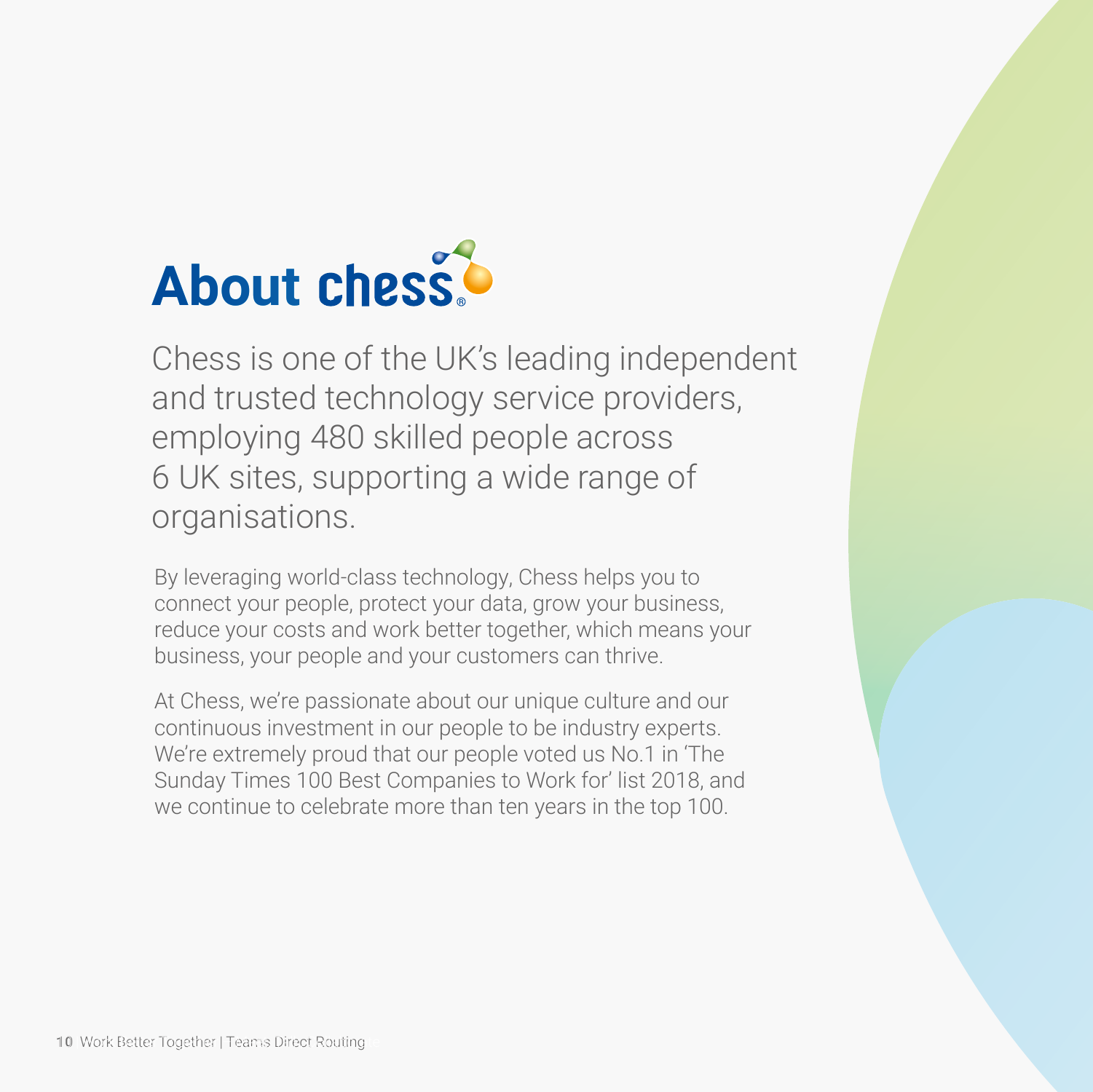